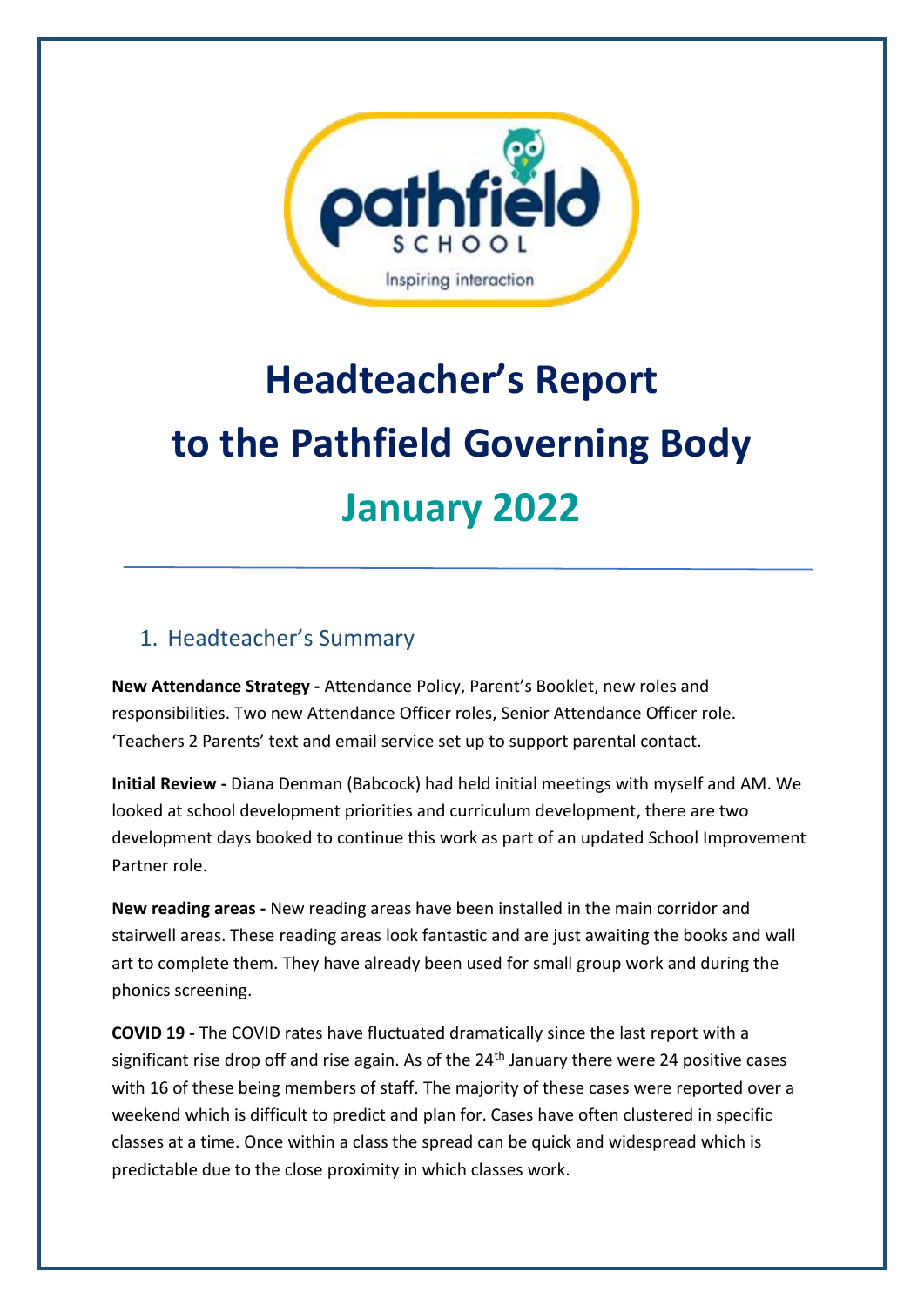Guidance on mask wearing has been introduced in line with the latest government advice and where it has been specific to secondary pupils we have introduced it across the school.

When there is an increase in cases we also see an increase in the anxiety of staff with an increase in the reporting of suspected cases.

As this report was written the school has experienced a huge wave of COVID-19 with over 40 cases across the pupils and staff. This is double previous peaks and has put the school under significant strain. Staff have rallied incredibly well and as of the 27/1/22 we remain open to all. The surge in cases also appears to affecting other schools in the local community and I do not feel that there is anything that we could do differently at this time to prevent cases.

#### 2. School Data

#### **Pupils on roll** - 191 on roll

**Attendance** - Current attendance rate - 85.86 % This rate had been improving, but will be impacted upon the recent COVID-19 cases. The introduction of the new Attendance Strategy is proving useful in supporting Early Help when attendance is raised.

**Attainment** - The next attainment review will be held after half term as we have moved over to a twice-yearly monitoring cycle. This will include pupil progress review meetings with class teachers.

#### 3. School Development Plan

There has been good progress in key areas of the SDP and it is broadly on schedule. There has been good progress on the use of Evidence for Learning and review of information being collected on the system was carried out at the start of this term.

#### 4. Quality of Education - Teaching and Learning

**Curriculum development -** Learning walks took place in the second half of the Autumn term with a focus on the Learning environment. These were carried out jointly by SLT and the department leads. There were some areas of outstanding practice and some areas for development. Feedback has been shared with individual teachers and departments followed this up with their own learning walks.